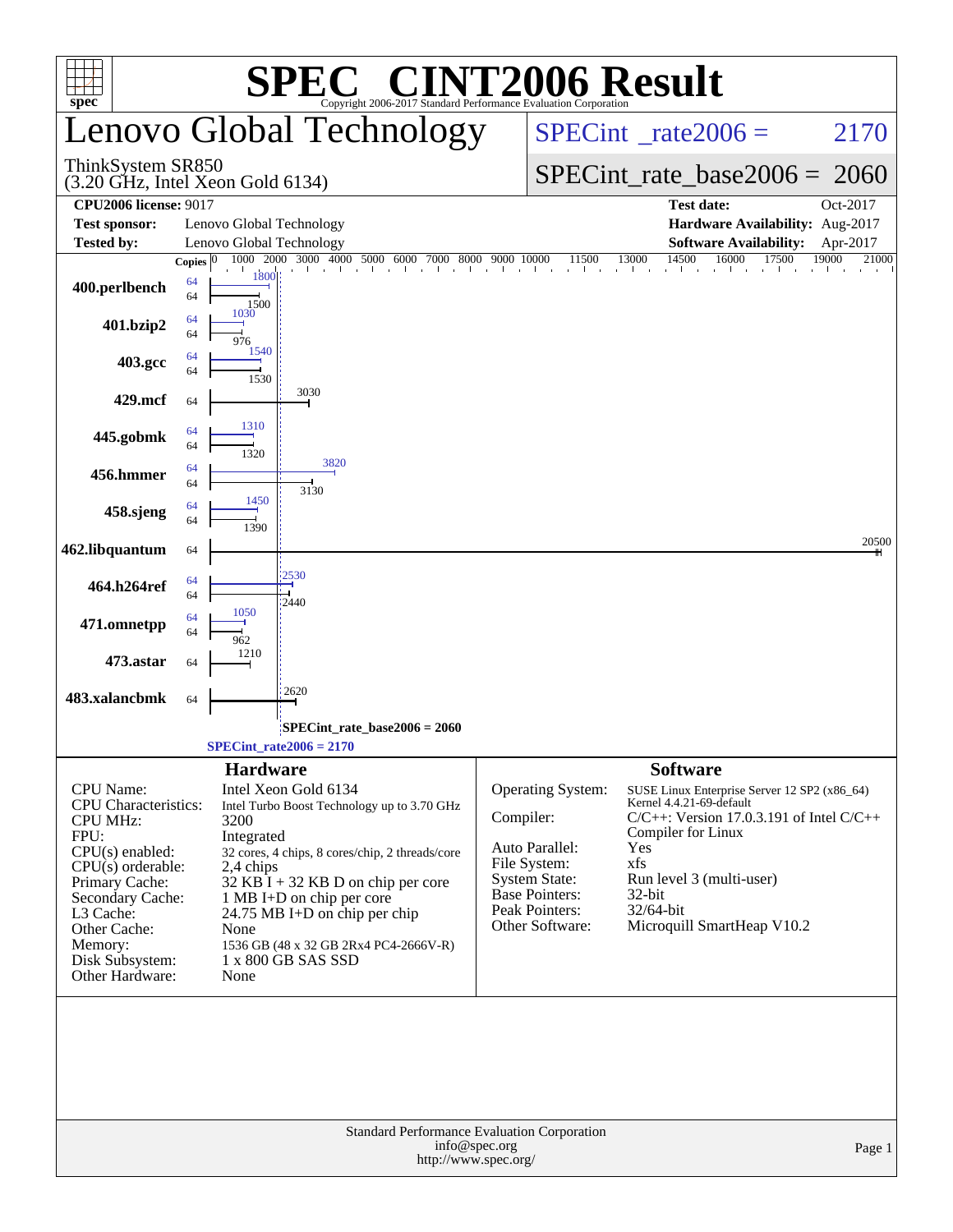

# enovo Global Technology

#### ThinkSystem SR850

(3.20 GHz, Intel Xeon Gold 6134)

SPECint rate $2006 = 2170$ 

### [SPECint\\_rate\\_base2006 =](http://www.spec.org/auto/cpu2006/Docs/result-fields.html#SPECintratebase2006) 2060

**[Test sponsor:](http://www.spec.org/auto/cpu2006/Docs/result-fields.html#Testsponsor)** Lenovo Global Technology **[Hardware Availability:](http://www.spec.org/auto/cpu2006/Docs/result-fields.html#HardwareAvailability)** Aug-2017

**[CPU2006 license:](http://www.spec.org/auto/cpu2006/Docs/result-fields.html#CPU2006license)** 9017 **[Test date:](http://www.spec.org/auto/cpu2006/Docs/result-fields.html#Testdate)** Oct-2017 **[Tested by:](http://www.spec.org/auto/cpu2006/Docs/result-fields.html#Testedby)** Lenovo Global Technology **[Software Availability:](http://www.spec.org/auto/cpu2006/Docs/result-fields.html#SoftwareAvailability)** Apr-2017

### **[Results Table](http://www.spec.org/auto/cpu2006/Docs/result-fields.html#ResultsTable)**

|                    | <b>Base</b>   |                |       |                |       |                |       | <b>Peak</b>   |                |              |                                                                                                          |              |                |              |
|--------------------|---------------|----------------|-------|----------------|-------|----------------|-------|---------------|----------------|--------------|----------------------------------------------------------------------------------------------------------|--------------|----------------|--------------|
| <b>Benchmark</b>   | <b>Copies</b> | <b>Seconds</b> | Ratio | <b>Seconds</b> | Ratio | <b>Seconds</b> | Ratio | <b>Copies</b> | <b>Seconds</b> | <b>Ratio</b> | <b>Seconds</b>                                                                                           | <b>Ratio</b> | <b>Seconds</b> | <b>Ratio</b> |
| 400.perlbench      | 64            | 417            | 1500  | 420            | 1490  | 418            | 1500  | 64            | 347            | 1800         | 347                                                                                                      | 1800         | 348            | 1800         |
| 401.bzip2          | 64            | 633            | 976   | 634            | 974   | 630            | 980l  | 64            | 601            | 1030         | 600                                                                                                      | 1030         | 604            | 1020         |
| $403.\mathrm{gcc}$ | 64            | 334            | 1540  | 336            | 1530  | 337            | 1530  | 64            | 334            | 1540         | 334                                                                                                      | 1540         | 333            | 1550         |
| $429$ .mcf         | 64            | 193            | 3030  | 193            | 3030  | 193            | 3030  | 64            | 193            | 3030         | 193                                                                                                      | 3030         | 193            | 3030         |
| $445$ .gobmk       | 64            | 509            | 1320  | 509            | 1320  | 510            | 1320  | 64            | 512            | 1310         | 511                                                                                                      | 1310         | 511            | 1310         |
| 456.hmmer          | 64            | 191            | 3130  | 191            | 3130  | 191            | 3120  | 64            | 156            | 3830         | 156                                                                                                      | 3820         | 156            | 3820         |
| $458$ .sjeng       | 64            | 557            | 1390  | 557            | 1390  | 557            | 1390  | 64            | 534            | 1450         | 535                                                                                                      | 1450         | 534            | 1450         |
| 462.libquantum     | 64            | 64.7           | 20500 | 64.6           | 20500 | 64.2           | 20600 | 64            | 64.7           | 20500        | 64.6                                                                                                     | 20500        | 64.2           | 20600        |
| 464.h264ref        | 64            | 585            | 2420  | 581            | 2440  | 579            | 2440  | 64            | 566            | 2500         | 557                                                                                                      | 2540         | 559            | 2530         |
| 471.omnetpp        | 64            | 416            | 963   | 416            | 962   | 416            | 962   | 64            | 380            | 1050         | 378                                                                                                      | 1060         | <b>380</b>     | 1050         |
| 473.astar          | 64            | 370            | 1210  | 371            | 1210  | 371            | 1210  | 64            | 370            | 1210         | 371                                                                                                      | 1210         | 371            | 1210         |
| 483.xalancbmk      | 64            | 168            | 2630  | 169            | 2620  | 168            | 2620  | 64            | 168            | 2630         | 169                                                                                                      | 2620         | 168            | 2620         |
|                    |               |                |       |                |       |                |       |               |                |              | Results appear in the order in which they were run. Bold underlined text indicates a median measurement. |              |                |              |

### **[Submit Notes](http://www.spec.org/auto/cpu2006/Docs/result-fields.html#SubmitNotes)**

 The numactl mechanism was used to bind copies to processors. The config file option 'submit' was used to generate numactl commands to bind each copy to a specific processor. For details, please see the config file.

### **[Operating System Notes](http://www.spec.org/auto/cpu2006/Docs/result-fields.html#OperatingSystemNotes)**

Stack size set to unlimited using "ulimit -s unlimited"

### **[Platform Notes](http://www.spec.org/auto/cpu2006/Docs/result-fields.html#PlatformNotes)**

BIOS Configuration: Choose Operating Mode set to Maximum Performance Execute Disable Bit set to Disable DCU Streamer Prefetcher set to Disable Intel Virtualization Technology set to Disable Stale AtoS set to Enable LLC dead line alloc set to Disable SNC set to Enable Sysinfo program /home/cpu2006-1.2-ic17.0u3/config/sysinfo.rev6993 Revision 6993 of 2015-11-06 (b5e8d4b4eb51ed28d7f98696cbe290c1) running on Electron-02 Tue Oct 17 17:40:19 2017

 This section contains SUT (System Under Test) info as seen by some common utilities. To remove or add to this section, see: <http://www.spec.org/cpu2006/Docs/config.html#sysinfo>

From /proc/cpuinfo

Continued on next page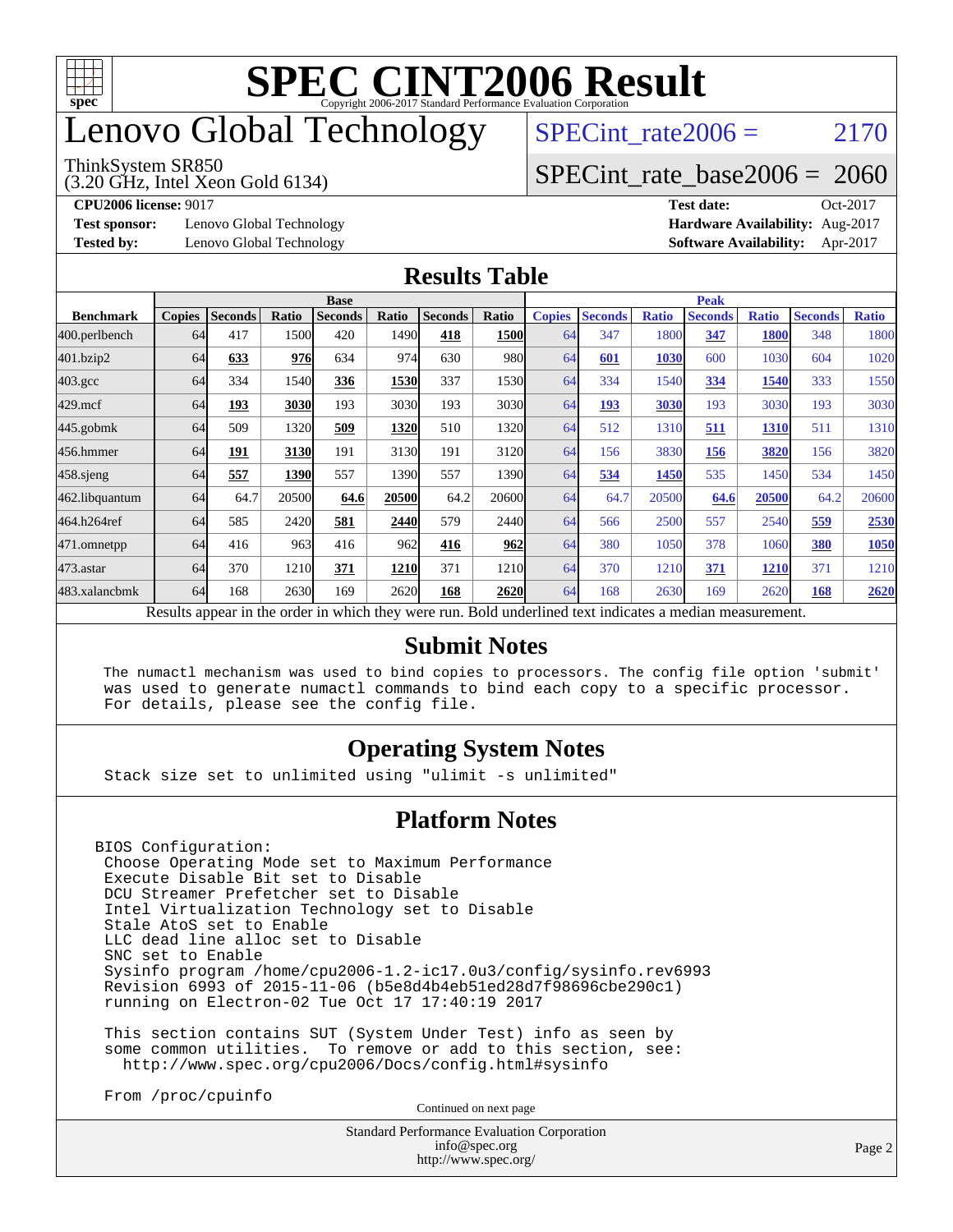

### enovo Global Technology

SPECint rate  $2006 = 2170$ 

(3.20 GHz, Intel Xeon Gold 6134) ThinkSystem SR850

[SPECint\\_rate\\_base2006 =](http://www.spec.org/auto/cpu2006/Docs/result-fields.html#SPECintratebase2006) 2060

**[Test sponsor:](http://www.spec.org/auto/cpu2006/Docs/result-fields.html#Testsponsor)** Lenovo Global Technology **[Hardware Availability:](http://www.spec.org/auto/cpu2006/Docs/result-fields.html#HardwareAvailability)** Aug-2017 **[Tested by:](http://www.spec.org/auto/cpu2006/Docs/result-fields.html#Testedby)** Lenovo Global Technology **[Software Availability:](http://www.spec.org/auto/cpu2006/Docs/result-fields.html#SoftwareAvailability)** Apr-2017

**[CPU2006 license:](http://www.spec.org/auto/cpu2006/Docs/result-fields.html#CPU2006license)** 9017 **[Test date:](http://www.spec.org/auto/cpu2006/Docs/result-fields.html#Testdate)** Oct-2017

#### **[Platform Notes \(Continued\)](http://www.spec.org/auto/cpu2006/Docs/result-fields.html#PlatformNotes)**

Standard Performance Evaluation Corporation [info@spec.org](mailto:info@spec.org) Page 3 model name : Intel(R) Xeon(R) Gold 6134 CPU @ 3.20GHz 4 "physical id"s (chips) 64 "processors" cores, siblings (Caution: counting these is hw and system dependent. The following excerpts from /proc/cpuinfo might not be reliable. Use with caution.) cpu cores : 8 siblings : 16 physical 0: cores 0 4 5 6 16 19 20 22 physical 1: cores 1 2 3 4 8 18 24 27 physical 2: cores 0 1 2 3 4 10 19 24 physical 3: cores 0 2 3 9 16 19 26 27 cache size : 25344 KB From /proc/meminfo MemTotal: 1584974156 kB<br>HugeBages Total: 0 HugePages\_Total: 0 Hugepagesize: 2048 kB From /etc/\*release\* /etc/\*version\* SuSE-release: SUSE Linux Enterprise Server 12 (x86\_64)  $VFRSTON = 12$  PATCHLEVEL = 2 # This file is deprecated and will be removed in a future service pack or release. # Please check /etc/os-release for details about this release. os-release: NAME="SLES" VERSION="12-SP2" VERSION\_ID="12.2" PRETTY\_NAME="SUSE Linux Enterprise Server 12 SP2" ID="sles" ANSI\_COLOR="0;32" CPE\_NAME="cpe:/o:suse:sles:12:sp2" uname -a: Linux Electron-02 4.4.21-69-default #1 SMP Tue Oct 25 10:58:20 UTC 2016 (9464f67) x86\_64 x86\_64 x86\_64 GNU/Linux run-level 3 Oct 17 17:16 SPEC is set to: /home/cpu2006-1.2-ic17.0u3 Type Size Used Avail Use% Mounted on /dev/sda4 xfs 689G 101G 589G 15% /home Additional information from dmidecode: Warning: Use caution when you interpret this section. The 'dmidecode' program reads system data which is "intended to allow hardware to be accurately determined", but the intent may not be met, as there are frequent changes to hardware, firmware, and the "DMTF SMBIOS" standard. Continued on next page

<http://www.spec.org/>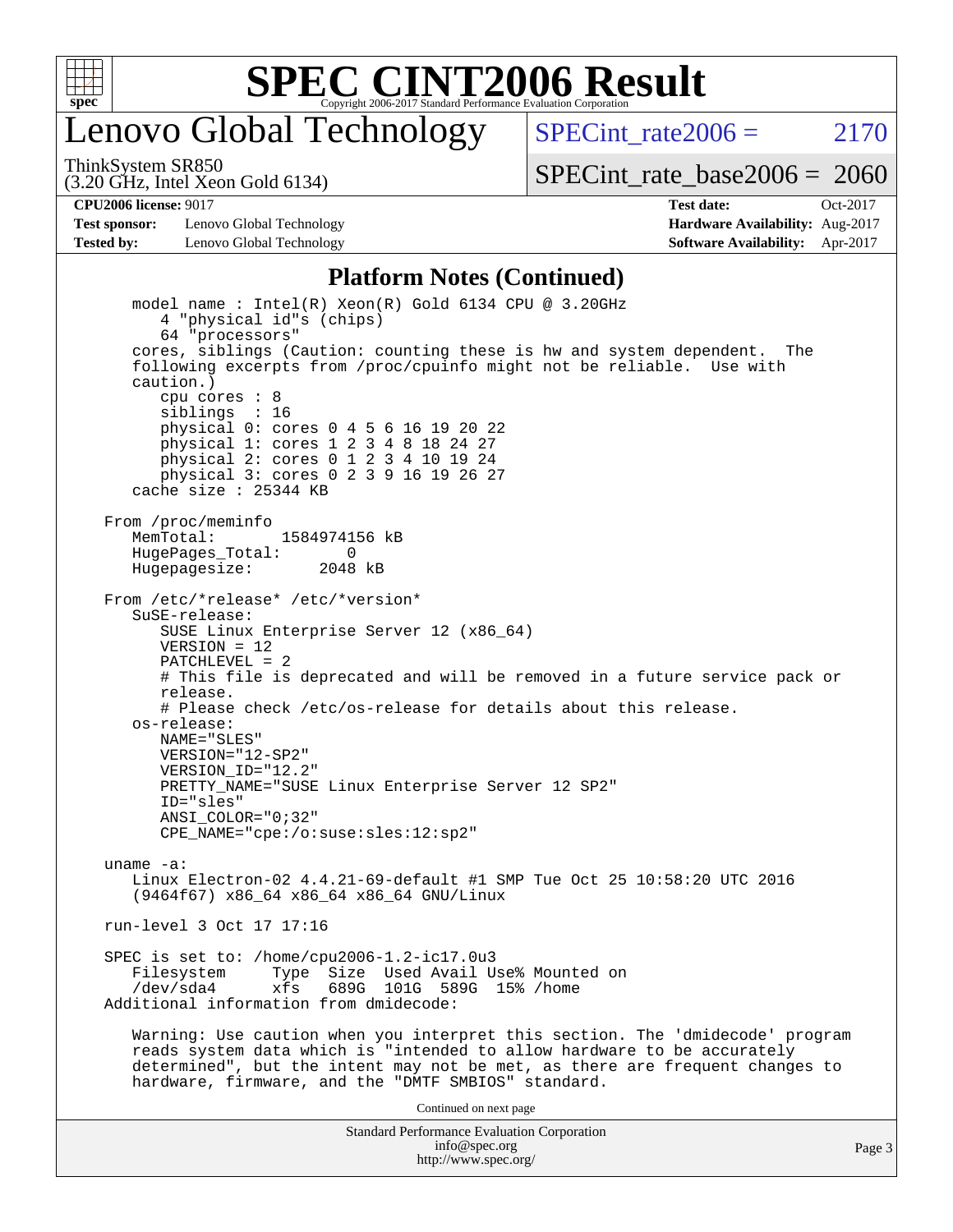

### enovo Global Technology

ThinkSystem SR850

SPECint rate $2006 = 2170$ 

(3.20 GHz, Intel Xeon Gold 6134)

**[Test sponsor:](http://www.spec.org/auto/cpu2006/Docs/result-fields.html#Testsponsor)** Lenovo Global Technology **[Hardware Availability:](http://www.spec.org/auto/cpu2006/Docs/result-fields.html#HardwareAvailability)** Aug-2017

[SPECint\\_rate\\_base2006 =](http://www.spec.org/auto/cpu2006/Docs/result-fields.html#SPECintratebase2006) 2060 **[CPU2006 license:](http://www.spec.org/auto/cpu2006/Docs/result-fields.html#CPU2006license)** 9017 **[Test date:](http://www.spec.org/auto/cpu2006/Docs/result-fields.html#Testdate)** Oct-2017

**[Tested by:](http://www.spec.org/auto/cpu2006/Docs/result-fields.html#Testedby)** Lenovo Global Technology **[Software Availability:](http://www.spec.org/auto/cpu2006/Docs/result-fields.html#SoftwareAvailability)** Apr-2017

#### **[Platform Notes \(Continued\)](http://www.spec.org/auto/cpu2006/Docs/result-fields.html#PlatformNotes)**

 BIOS Lenovo -[TEE113J-1.00]- 06/03/2017 Memory: 48x Samsung M393A4K40BB2-CTD 32 GB 2 rank 2666 MHz

(End of data from sysinfo program)

#### **[General Notes](http://www.spec.org/auto/cpu2006/Docs/result-fields.html#GeneralNotes)**

Environment variables set by runspec before the start of the run: LD\_LIBRARY\_PATH = "/home/cpu2006-1.2-ic17.0u3/lib/ia32:/home/cpu2006-1.2-ic17.0u3/lib/intel64:/home/cpu2006-1.2-ic17.0u3/sh10.2"

 Binaries compiled on a system with 1x Intel Core i7-4790 CPU + 32GB RAM memory using Redhat Enterprise Linux 7.2 Transparent Huge Pages enabled by default Filesystem page cache cleared with: shell invocation of 'sync; echo 3 > /proc/sys/vm/drop\_caches' prior to run runspec command invoked through numactl i.e.: numactl --interleave=all runspec <etc>

### **[Base Compiler Invocation](http://www.spec.org/auto/cpu2006/Docs/result-fields.html#BaseCompilerInvocation)**

[C benchmarks](http://www.spec.org/auto/cpu2006/Docs/result-fields.html#Cbenchmarks):

[icc -m32 -L/opt/intel/compilers\\_and\\_libraries\\_2017/linux/lib/ia32](http://www.spec.org/cpu2006/results/res2017q4/cpu2006-20171211-51113.flags.html#user_CCbase_intel_icc_c29f3ff5a7ed067b11e4ec10a03f03ae)

[C++ benchmarks:](http://www.spec.org/auto/cpu2006/Docs/result-fields.html#CXXbenchmarks)

[icpc -m32 -L/opt/intel/compilers\\_and\\_libraries\\_2017/linux/lib/ia32](http://www.spec.org/cpu2006/results/res2017q4/cpu2006-20171211-51113.flags.html#user_CXXbase_intel_icpc_8c35c7808b62dab9ae41a1aa06361b6b)

### **[Base Portability Flags](http://www.spec.org/auto/cpu2006/Docs/result-fields.html#BasePortabilityFlags)**

 400.perlbench: [-D\\_FILE\\_OFFSET\\_BITS=64](http://www.spec.org/cpu2006/results/res2017q4/cpu2006-20171211-51113.flags.html#user_basePORTABILITY400_perlbench_file_offset_bits_64_438cf9856305ebd76870a2c6dc2689ab) [-DSPEC\\_CPU\\_LINUX\\_IA32](http://www.spec.org/cpu2006/results/res2017q4/cpu2006-20171211-51113.flags.html#b400.perlbench_baseCPORTABILITY_DSPEC_CPU_LINUX_IA32) 401.bzip2: [-D\\_FILE\\_OFFSET\\_BITS=64](http://www.spec.org/cpu2006/results/res2017q4/cpu2006-20171211-51113.flags.html#user_basePORTABILITY401_bzip2_file_offset_bits_64_438cf9856305ebd76870a2c6dc2689ab) 403.gcc: [-D\\_FILE\\_OFFSET\\_BITS=64](http://www.spec.org/cpu2006/results/res2017q4/cpu2006-20171211-51113.flags.html#user_basePORTABILITY403_gcc_file_offset_bits_64_438cf9856305ebd76870a2c6dc2689ab) 429.mcf: [-D\\_FILE\\_OFFSET\\_BITS=64](http://www.spec.org/cpu2006/results/res2017q4/cpu2006-20171211-51113.flags.html#user_basePORTABILITY429_mcf_file_offset_bits_64_438cf9856305ebd76870a2c6dc2689ab) 445.gobmk: [-D\\_FILE\\_OFFSET\\_BITS=64](http://www.spec.org/cpu2006/results/res2017q4/cpu2006-20171211-51113.flags.html#user_basePORTABILITY445_gobmk_file_offset_bits_64_438cf9856305ebd76870a2c6dc2689ab) 456.hmmer: [-D\\_FILE\\_OFFSET\\_BITS=64](http://www.spec.org/cpu2006/results/res2017q4/cpu2006-20171211-51113.flags.html#user_basePORTABILITY456_hmmer_file_offset_bits_64_438cf9856305ebd76870a2c6dc2689ab) 458.sjeng: [-D\\_FILE\\_OFFSET\\_BITS=64](http://www.spec.org/cpu2006/results/res2017q4/cpu2006-20171211-51113.flags.html#user_basePORTABILITY458_sjeng_file_offset_bits_64_438cf9856305ebd76870a2c6dc2689ab) 462.libquantum: [-D\\_FILE\\_OFFSET\\_BITS=64](http://www.spec.org/cpu2006/results/res2017q4/cpu2006-20171211-51113.flags.html#user_basePORTABILITY462_libquantum_file_offset_bits_64_438cf9856305ebd76870a2c6dc2689ab) [-DSPEC\\_CPU\\_LINUX](http://www.spec.org/cpu2006/results/res2017q4/cpu2006-20171211-51113.flags.html#b462.libquantum_baseCPORTABILITY_DSPEC_CPU_LINUX) 464.h264ref: [-D\\_FILE\\_OFFSET\\_BITS=64](http://www.spec.org/cpu2006/results/res2017q4/cpu2006-20171211-51113.flags.html#user_basePORTABILITY464_h264ref_file_offset_bits_64_438cf9856305ebd76870a2c6dc2689ab) 471.omnetpp: [-D\\_FILE\\_OFFSET\\_BITS=64](http://www.spec.org/cpu2006/results/res2017q4/cpu2006-20171211-51113.flags.html#user_basePORTABILITY471_omnetpp_file_offset_bits_64_438cf9856305ebd76870a2c6dc2689ab) 473.astar: [-D\\_FILE\\_OFFSET\\_BITS=64](http://www.spec.org/cpu2006/results/res2017q4/cpu2006-20171211-51113.flags.html#user_basePORTABILITY473_astar_file_offset_bits_64_438cf9856305ebd76870a2c6dc2689ab) 483.xalancbmk: [-D\\_FILE\\_OFFSET\\_BITS=64](http://www.spec.org/cpu2006/results/res2017q4/cpu2006-20171211-51113.flags.html#user_basePORTABILITY483_xalancbmk_file_offset_bits_64_438cf9856305ebd76870a2c6dc2689ab) [-DSPEC\\_CPU\\_LINUX](http://www.spec.org/cpu2006/results/res2017q4/cpu2006-20171211-51113.flags.html#b483.xalancbmk_baseCXXPORTABILITY_DSPEC_CPU_LINUX)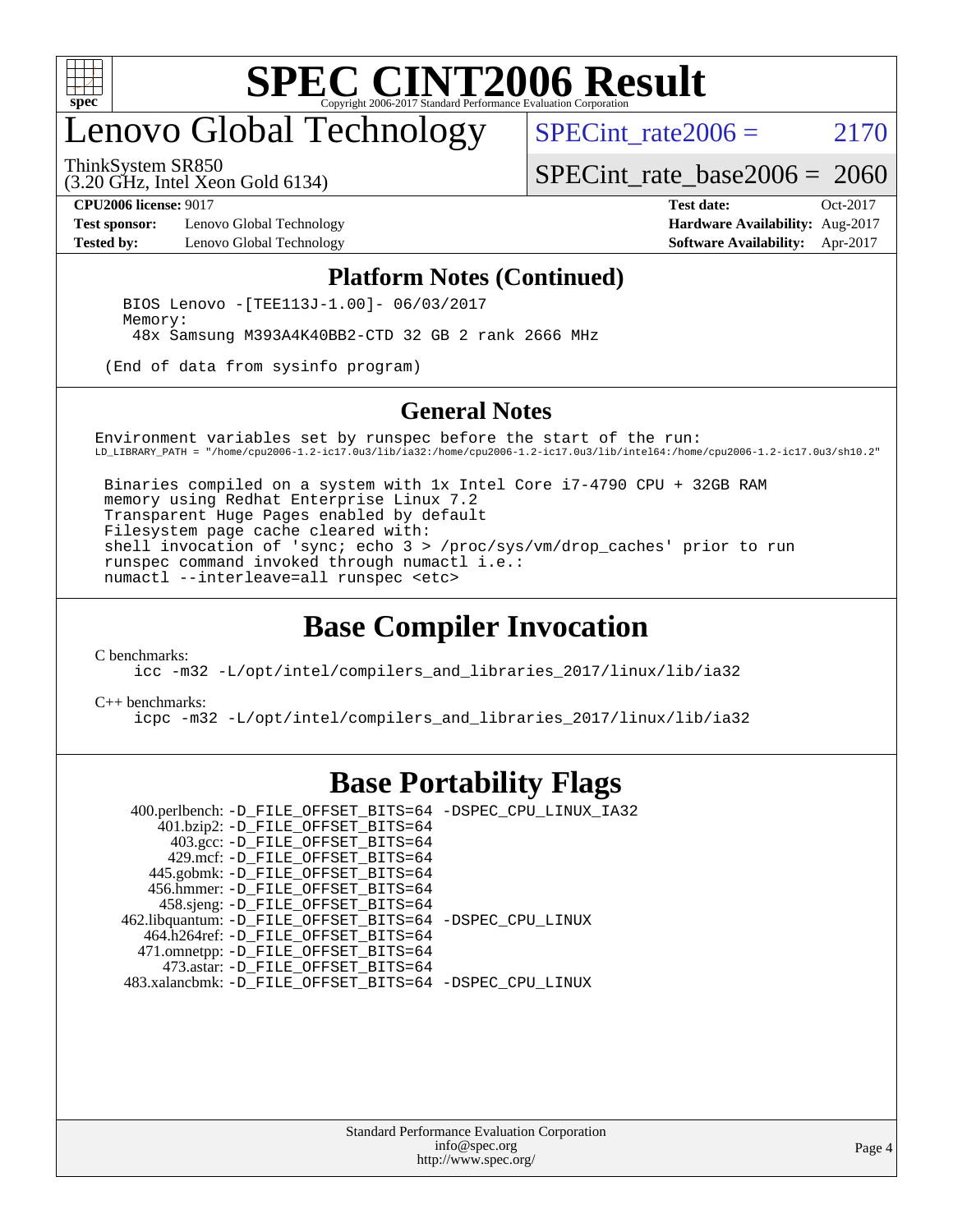

# enovo Global Technology

ThinkSystem SR850

(3.20 GHz, Intel Xeon Gold 6134)

SPECint rate $2006 = 2170$ 

[SPECint\\_rate\\_base2006 =](http://www.spec.org/auto/cpu2006/Docs/result-fields.html#SPECintratebase2006) 2060

**[Test sponsor:](http://www.spec.org/auto/cpu2006/Docs/result-fields.html#Testsponsor)** Lenovo Global Technology **[Hardware Availability:](http://www.spec.org/auto/cpu2006/Docs/result-fields.html#HardwareAvailability)** Aug-2017 **[Tested by:](http://www.spec.org/auto/cpu2006/Docs/result-fields.html#Testedby)** Lenovo Global Technology **[Software Availability:](http://www.spec.org/auto/cpu2006/Docs/result-fields.html#SoftwareAvailability)** Apr-2017

**[CPU2006 license:](http://www.spec.org/auto/cpu2006/Docs/result-fields.html#CPU2006license)** 9017 **[Test date:](http://www.spec.org/auto/cpu2006/Docs/result-fields.html#Testdate)** Oct-2017

### **[Base Optimization Flags](http://www.spec.org/auto/cpu2006/Docs/result-fields.html#BaseOptimizationFlags)**

[C benchmarks](http://www.spec.org/auto/cpu2006/Docs/result-fields.html#Cbenchmarks):

[-xCORE-AVX2](http://www.spec.org/cpu2006/results/res2017q4/cpu2006-20171211-51113.flags.html#user_CCbase_f-xCORE-AVX2) [-ipo](http://www.spec.org/cpu2006/results/res2017q4/cpu2006-20171211-51113.flags.html#user_CCbase_f-ipo) [-O3](http://www.spec.org/cpu2006/results/res2017q4/cpu2006-20171211-51113.flags.html#user_CCbase_f-O3) [-no-prec-div](http://www.spec.org/cpu2006/results/res2017q4/cpu2006-20171211-51113.flags.html#user_CCbase_f-no-prec-div) [-qopt-prefetch](http://www.spec.org/cpu2006/results/res2017q4/cpu2006-20171211-51113.flags.html#user_CCbase_f-qopt-prefetch) [-qopt-mem-layout-trans=3](http://www.spec.org/cpu2006/results/res2017q4/cpu2006-20171211-51113.flags.html#user_CCbase_f-qopt-mem-layout-trans_170f5be61cd2cedc9b54468c59262d5d)

[C++ benchmarks:](http://www.spec.org/auto/cpu2006/Docs/result-fields.html#CXXbenchmarks)

[-xCORE-AVX2](http://www.spec.org/cpu2006/results/res2017q4/cpu2006-20171211-51113.flags.html#user_CXXbase_f-xCORE-AVX2) [-ipo](http://www.spec.org/cpu2006/results/res2017q4/cpu2006-20171211-51113.flags.html#user_CXXbase_f-ipo) [-O3](http://www.spec.org/cpu2006/results/res2017q4/cpu2006-20171211-51113.flags.html#user_CXXbase_f-O3) [-no-prec-div](http://www.spec.org/cpu2006/results/res2017q4/cpu2006-20171211-51113.flags.html#user_CXXbase_f-no-prec-div) [-qopt-prefetch](http://www.spec.org/cpu2006/results/res2017q4/cpu2006-20171211-51113.flags.html#user_CXXbase_f-qopt-prefetch) [-qopt-mem-layout-trans=3](http://www.spec.org/cpu2006/results/res2017q4/cpu2006-20171211-51113.flags.html#user_CXXbase_f-qopt-mem-layout-trans_170f5be61cd2cedc9b54468c59262d5d) [-Wl,-z,muldefs](http://www.spec.org/cpu2006/results/res2017q4/cpu2006-20171211-51113.flags.html#user_CXXbase_link_force_multiple1_74079c344b956b9658436fd1b6dd3a8a) [-L/sh10.2 -lsmartheap](http://www.spec.org/cpu2006/results/res2017q4/cpu2006-20171211-51113.flags.html#user_CXXbase_SmartHeap_b831f2d313e2fffa6dfe3f00ffc1f1c0)

### **[Base Other Flags](http://www.spec.org/auto/cpu2006/Docs/result-fields.html#BaseOtherFlags)**

[C benchmarks](http://www.spec.org/auto/cpu2006/Docs/result-fields.html#Cbenchmarks):

403.gcc: [-Dalloca=\\_alloca](http://www.spec.org/cpu2006/results/res2017q4/cpu2006-20171211-51113.flags.html#b403.gcc_baseEXTRA_CFLAGS_Dalloca_be3056838c12de2578596ca5467af7f3)

### **[Peak Compiler Invocation](http://www.spec.org/auto/cpu2006/Docs/result-fields.html#PeakCompilerInvocation)**

[C benchmarks \(except as noted below\)](http://www.spec.org/auto/cpu2006/Docs/result-fields.html#Cbenchmarksexceptasnotedbelow): [icc -m32 -L/opt/intel/compilers\\_and\\_libraries\\_2017/linux/lib/ia32](http://www.spec.org/cpu2006/results/res2017q4/cpu2006-20171211-51113.flags.html#user_CCpeak_intel_icc_c29f3ff5a7ed067b11e4ec10a03f03ae)

400.perlbench: [icc -m64](http://www.spec.org/cpu2006/results/res2017q4/cpu2006-20171211-51113.flags.html#user_peakCCLD400_perlbench_intel_icc_64bit_bda6cc9af1fdbb0edc3795bac97ada53)

401.bzip2: [icc -m64](http://www.spec.org/cpu2006/results/res2017q4/cpu2006-20171211-51113.flags.html#user_peakCCLD401_bzip2_intel_icc_64bit_bda6cc9af1fdbb0edc3795bac97ada53)

456.hmmer: [icc -m64](http://www.spec.org/cpu2006/results/res2017q4/cpu2006-20171211-51113.flags.html#user_peakCCLD456_hmmer_intel_icc_64bit_bda6cc9af1fdbb0edc3795bac97ada53)

458.sjeng: [icc -m64](http://www.spec.org/cpu2006/results/res2017q4/cpu2006-20171211-51113.flags.html#user_peakCCLD458_sjeng_intel_icc_64bit_bda6cc9af1fdbb0edc3795bac97ada53)

[C++ benchmarks:](http://www.spec.org/auto/cpu2006/Docs/result-fields.html#CXXbenchmarks)

[icpc -m32 -L/opt/intel/compilers\\_and\\_libraries\\_2017/linux/lib/ia32](http://www.spec.org/cpu2006/results/res2017q4/cpu2006-20171211-51113.flags.html#user_CXXpeak_intel_icpc_8c35c7808b62dab9ae41a1aa06361b6b)

### **[Peak Portability Flags](http://www.spec.org/auto/cpu2006/Docs/result-fields.html#PeakPortabilityFlags)**

 400.perlbench: [-DSPEC\\_CPU\\_LP64](http://www.spec.org/cpu2006/results/res2017q4/cpu2006-20171211-51113.flags.html#b400.perlbench_peakCPORTABILITY_DSPEC_CPU_LP64) [-DSPEC\\_CPU\\_LINUX\\_X64](http://www.spec.org/cpu2006/results/res2017q4/cpu2006-20171211-51113.flags.html#b400.perlbench_peakCPORTABILITY_DSPEC_CPU_LINUX_X64) 401.bzip2: [-DSPEC\\_CPU\\_LP64](http://www.spec.org/cpu2006/results/res2017q4/cpu2006-20171211-51113.flags.html#suite_peakCPORTABILITY401_bzip2_DSPEC_CPU_LP64) 403.gcc: [-D\\_FILE\\_OFFSET\\_BITS=64](http://www.spec.org/cpu2006/results/res2017q4/cpu2006-20171211-51113.flags.html#user_peakPORTABILITY403_gcc_file_offset_bits_64_438cf9856305ebd76870a2c6dc2689ab) 429.mcf: [-D\\_FILE\\_OFFSET\\_BITS=64](http://www.spec.org/cpu2006/results/res2017q4/cpu2006-20171211-51113.flags.html#user_peakPORTABILITY429_mcf_file_offset_bits_64_438cf9856305ebd76870a2c6dc2689ab) 445.gobmk: [-D\\_FILE\\_OFFSET\\_BITS=64](http://www.spec.org/cpu2006/results/res2017q4/cpu2006-20171211-51113.flags.html#user_peakPORTABILITY445_gobmk_file_offset_bits_64_438cf9856305ebd76870a2c6dc2689ab) 456.hmmer: [-DSPEC\\_CPU\\_LP64](http://www.spec.org/cpu2006/results/res2017q4/cpu2006-20171211-51113.flags.html#suite_peakCPORTABILITY456_hmmer_DSPEC_CPU_LP64) 458.sjeng: [-DSPEC\\_CPU\\_LP64](http://www.spec.org/cpu2006/results/res2017q4/cpu2006-20171211-51113.flags.html#suite_peakCPORTABILITY458_sjeng_DSPEC_CPU_LP64) 462.libquantum: [-D\\_FILE\\_OFFSET\\_BITS=64](http://www.spec.org/cpu2006/results/res2017q4/cpu2006-20171211-51113.flags.html#user_peakPORTABILITY462_libquantum_file_offset_bits_64_438cf9856305ebd76870a2c6dc2689ab) [-DSPEC\\_CPU\\_LINUX](http://www.spec.org/cpu2006/results/res2017q4/cpu2006-20171211-51113.flags.html#b462.libquantum_peakCPORTABILITY_DSPEC_CPU_LINUX) 464.h264ref: [-D\\_FILE\\_OFFSET\\_BITS=64](http://www.spec.org/cpu2006/results/res2017q4/cpu2006-20171211-51113.flags.html#user_peakPORTABILITY464_h264ref_file_offset_bits_64_438cf9856305ebd76870a2c6dc2689ab) 471.omnetpp: [-D\\_FILE\\_OFFSET\\_BITS=64](http://www.spec.org/cpu2006/results/res2017q4/cpu2006-20171211-51113.flags.html#user_peakPORTABILITY471_omnetpp_file_offset_bits_64_438cf9856305ebd76870a2c6dc2689ab) 473.astar: [-D\\_FILE\\_OFFSET\\_BITS=64](http://www.spec.org/cpu2006/results/res2017q4/cpu2006-20171211-51113.flags.html#user_peakPORTABILITY473_astar_file_offset_bits_64_438cf9856305ebd76870a2c6dc2689ab)

Continued on next page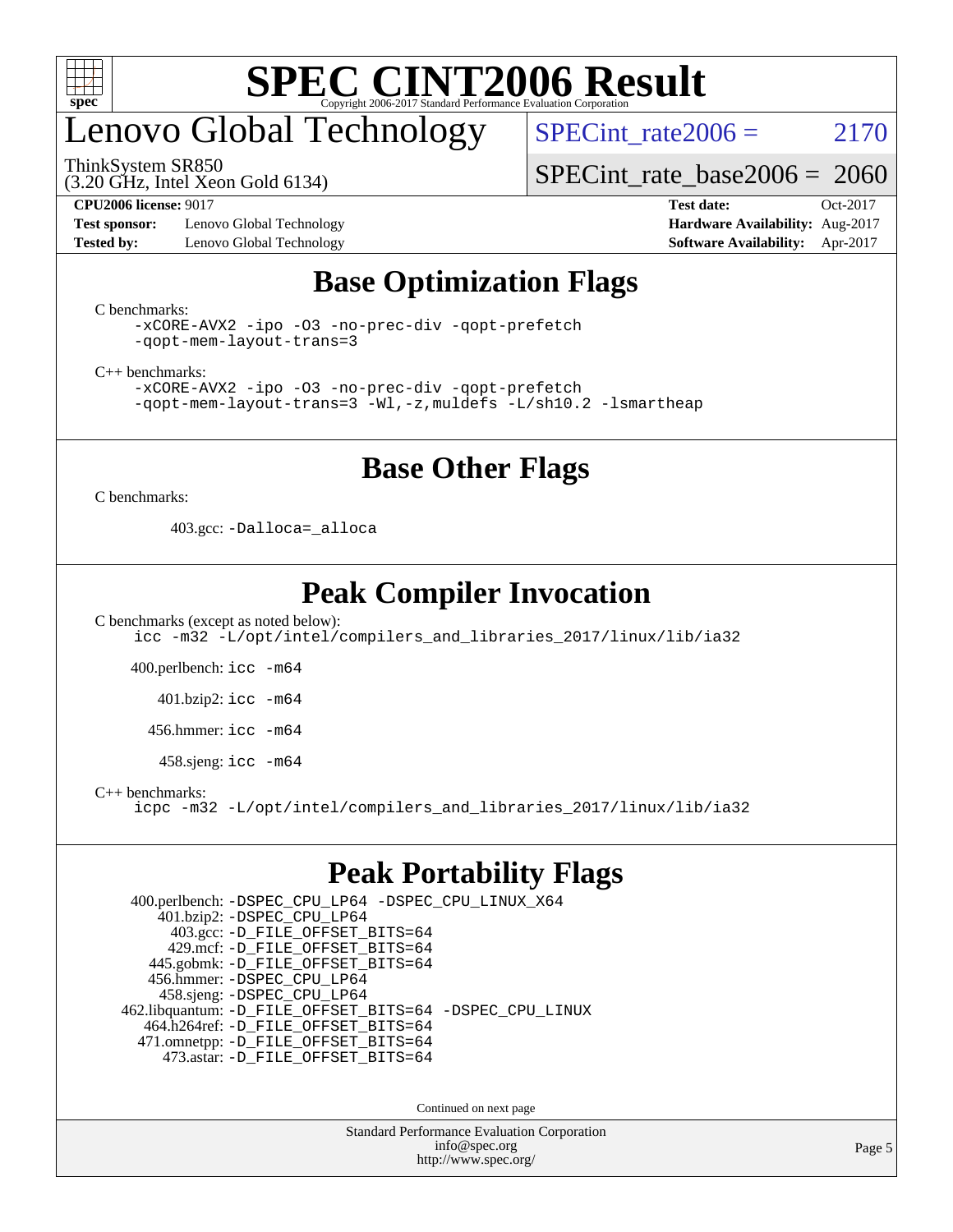

# enovo Global Technology

ThinkSystem SR850

SPECint rate $2006 = 2170$ 

Page 6

(3.20 GHz, Intel Xeon Gold 6134)

**[Test sponsor:](http://www.spec.org/auto/cpu2006/Docs/result-fields.html#Testsponsor)** Lenovo Global Technology **[Hardware Availability:](http://www.spec.org/auto/cpu2006/Docs/result-fields.html#HardwareAvailability)** Aug-2017 **[Tested by:](http://www.spec.org/auto/cpu2006/Docs/result-fields.html#Testedby)** Lenovo Global Technology **[Software Availability:](http://www.spec.org/auto/cpu2006/Docs/result-fields.html#SoftwareAvailability)** Apr-2017

[SPECint\\_rate\\_base2006 =](http://www.spec.org/auto/cpu2006/Docs/result-fields.html#SPECintratebase2006) 2060

**[CPU2006 license:](http://www.spec.org/auto/cpu2006/Docs/result-fields.html#CPU2006license)** 9017 **[Test date:](http://www.spec.org/auto/cpu2006/Docs/result-fields.html#Testdate)** Oct-2017

### **[Peak Portability Flags \(Continued\)](http://www.spec.org/auto/cpu2006/Docs/result-fields.html#PeakPortabilityFlags)**

483.xalancbmk: [-D\\_FILE\\_OFFSET\\_BITS=64](http://www.spec.org/cpu2006/results/res2017q4/cpu2006-20171211-51113.flags.html#user_peakPORTABILITY483_xalancbmk_file_offset_bits_64_438cf9856305ebd76870a2c6dc2689ab) [-DSPEC\\_CPU\\_LINUX](http://www.spec.org/cpu2006/results/res2017q4/cpu2006-20171211-51113.flags.html#b483.xalancbmk_peakCXXPORTABILITY_DSPEC_CPU_LINUX)

### **[Peak Optimization Flags](http://www.spec.org/auto/cpu2006/Docs/result-fields.html#PeakOptimizationFlags)**

[C benchmarks](http://www.spec.org/auto/cpu2006/Docs/result-fields.html#Cbenchmarks): 400.perlbench: [-prof-gen](http://www.spec.org/cpu2006/results/res2017q4/cpu2006-20171211-51113.flags.html#user_peakPASS1_CFLAGSPASS1_LDCFLAGS400_perlbench_prof_gen_e43856698f6ca7b7e442dfd80e94a8fc)(pass 1) [-prof-use](http://www.spec.org/cpu2006/results/res2017q4/cpu2006-20171211-51113.flags.html#user_peakPASS2_CFLAGSPASS2_LDCFLAGS400_perlbench_prof_use_bccf7792157ff70d64e32fe3e1250b55)(pass 2) [-xCORE-AVX2](http://www.spec.org/cpu2006/results/res2017q4/cpu2006-20171211-51113.flags.html#user_peakPASS2_CFLAGSPASS2_LDCFLAGS400_perlbench_f-xCORE-AVX2)(pass 2)  $-par-num-threads=1(pass 1) -ipo(pass 2) -O3(pass 2)$  $-par-num-threads=1(pass 1) -ipo(pass 2) -O3(pass 2)$  $-par-num-threads=1(pass 1) -ipo(pass 2) -O3(pass 2)$  $-par-num-threads=1(pass 1) -ipo(pass 2) -O3(pass 2)$  $-par-num-threads=1(pass 1) -ipo(pass 2) -O3(pass 2)$  $-par-num-threads=1(pass 1) -ipo(pass 2) -O3(pass 2)$ [-no-prec-div](http://www.spec.org/cpu2006/results/res2017q4/cpu2006-20171211-51113.flags.html#user_peakPASS2_CFLAGSPASS2_LDCFLAGS400_perlbench_f-no-prec-div)(pass 2) [-auto-ilp32](http://www.spec.org/cpu2006/results/res2017q4/cpu2006-20171211-51113.flags.html#user_peakCOPTIMIZE400_perlbench_f-auto-ilp32) [-qopt-mem-layout-trans=3](http://www.spec.org/cpu2006/results/res2017q4/cpu2006-20171211-51113.flags.html#user_peakCOPTIMIZE400_perlbench_f-qopt-mem-layout-trans_170f5be61cd2cedc9b54468c59262d5d) 401.bzip2: [-prof-gen](http://www.spec.org/cpu2006/results/res2017q4/cpu2006-20171211-51113.flags.html#user_peakPASS1_CFLAGSPASS1_LDCFLAGS401_bzip2_prof_gen_e43856698f6ca7b7e442dfd80e94a8fc)(pass 1) [-prof-use](http://www.spec.org/cpu2006/results/res2017q4/cpu2006-20171211-51113.flags.html#user_peakPASS2_CFLAGSPASS2_LDCFLAGS401_bzip2_prof_use_bccf7792157ff70d64e32fe3e1250b55)(pass 2) [-xCORE-AVX2](http://www.spec.org/cpu2006/results/res2017q4/cpu2006-20171211-51113.flags.html#user_peakPASS2_CFLAGSPASS2_LDCFLAGS401_bzip2_f-xCORE-AVX2)(pass 2) [-par-num-threads=1](http://www.spec.org/cpu2006/results/res2017q4/cpu2006-20171211-51113.flags.html#user_peakPASS1_CFLAGSPASS1_LDCFLAGS401_bzip2_par_num_threads_786a6ff141b4e9e90432e998842df6c2)(pass 1) [-ipo](http://www.spec.org/cpu2006/results/res2017q4/cpu2006-20171211-51113.flags.html#user_peakPASS2_CFLAGSPASS2_LDCFLAGS401_bzip2_f-ipo)(pass 2) [-O3](http://www.spec.org/cpu2006/results/res2017q4/cpu2006-20171211-51113.flags.html#user_peakPASS2_CFLAGSPASS2_LDCFLAGS401_bzip2_f-O3)(pass 2) [-no-prec-div](http://www.spec.org/cpu2006/results/res2017q4/cpu2006-20171211-51113.flags.html#user_peakPASS2_CFLAGSPASS2_LDCFLAGS401_bzip2_f-no-prec-div)(pass 2) [-qopt-prefetch](http://www.spec.org/cpu2006/results/res2017q4/cpu2006-20171211-51113.flags.html#user_peakCOPTIMIZE401_bzip2_f-qopt-prefetch) [-auto-ilp32](http://www.spec.org/cpu2006/results/res2017q4/cpu2006-20171211-51113.flags.html#user_peakCOPTIMIZE401_bzip2_f-auto-ilp32) [-qopt-mem-layout-trans=3](http://www.spec.org/cpu2006/results/res2017q4/cpu2006-20171211-51113.flags.html#user_peakCOPTIMIZE401_bzip2_f-qopt-mem-layout-trans_170f5be61cd2cedc9b54468c59262d5d) 403.gcc: [-xCORE-AVX2](http://www.spec.org/cpu2006/results/res2017q4/cpu2006-20171211-51113.flags.html#user_peakOPTIMIZE403_gcc_f-xCORE-AVX2) [-ipo](http://www.spec.org/cpu2006/results/res2017q4/cpu2006-20171211-51113.flags.html#user_peakOPTIMIZE403_gcc_f-ipo) [-O3](http://www.spec.org/cpu2006/results/res2017q4/cpu2006-20171211-51113.flags.html#user_peakOPTIMIZE403_gcc_f-O3) [-no-prec-div](http://www.spec.org/cpu2006/results/res2017q4/cpu2006-20171211-51113.flags.html#user_peakOPTIMIZE403_gcc_f-no-prec-div) [-qopt-mem-layout-trans=3](http://www.spec.org/cpu2006/results/res2017q4/cpu2006-20171211-51113.flags.html#user_peakCOPTIMIZE403_gcc_f-qopt-mem-layout-trans_170f5be61cd2cedc9b54468c59262d5d)  $429$ .mcf: basepeak = yes 445.gobmk: [-prof-gen](http://www.spec.org/cpu2006/results/res2017q4/cpu2006-20171211-51113.flags.html#user_peakPASS1_CFLAGSPASS1_LDCFLAGS445_gobmk_prof_gen_e43856698f6ca7b7e442dfd80e94a8fc)(pass 1) [-prof-use](http://www.spec.org/cpu2006/results/res2017q4/cpu2006-20171211-51113.flags.html#user_peakPASS2_CFLAGSPASS2_LDCFLAGSPASS2_LDFLAGS445_gobmk_prof_use_bccf7792157ff70d64e32fe3e1250b55)(pass 2) [-xCORE-AVX2](http://www.spec.org/cpu2006/results/res2017q4/cpu2006-20171211-51113.flags.html#user_peakPASS2_CFLAGSPASS2_LDCFLAGSPASS2_LDFLAGS445_gobmk_f-xCORE-AVX2)(pass 2)  $-par-num-threads=1(pass 1) -ipo(pass 2) -O3(pass 2)$  $-par-num-threads=1(pass 1) -ipo(pass 2) -O3(pass 2)$  $-par-num-threads=1(pass 1) -ipo(pass 2) -O3(pass 2)$  $-par-num-threads=1(pass 1) -ipo(pass 2) -O3(pass 2)$  $-par-num-threads=1(pass 1) -ipo(pass 2) -O3(pass 2)$  $-par-num-threads=1(pass 1) -ipo(pass 2) -O3(pass 2)$ [-no-prec-div](http://www.spec.org/cpu2006/results/res2017q4/cpu2006-20171211-51113.flags.html#user_peakPASS2_LDCFLAGS445_gobmk_f-no-prec-div)(pass 2) [-qopt-mem-layout-trans=3](http://www.spec.org/cpu2006/results/res2017q4/cpu2006-20171211-51113.flags.html#user_peakCOPTIMIZE445_gobmk_f-qopt-mem-layout-trans_170f5be61cd2cedc9b54468c59262d5d) 456.hmmer: [-xCORE-AVX2](http://www.spec.org/cpu2006/results/res2017q4/cpu2006-20171211-51113.flags.html#user_peakOPTIMIZE456_hmmer_f-xCORE-AVX2) [-ipo](http://www.spec.org/cpu2006/results/res2017q4/cpu2006-20171211-51113.flags.html#user_peakOPTIMIZE456_hmmer_f-ipo) [-O3](http://www.spec.org/cpu2006/results/res2017q4/cpu2006-20171211-51113.flags.html#user_peakOPTIMIZE456_hmmer_f-O3) [-no-prec-div](http://www.spec.org/cpu2006/results/res2017q4/cpu2006-20171211-51113.flags.html#user_peakOPTIMIZE456_hmmer_f-no-prec-div) [-unroll2](http://www.spec.org/cpu2006/results/res2017q4/cpu2006-20171211-51113.flags.html#user_peakCOPTIMIZE456_hmmer_f-unroll_784dae83bebfb236979b41d2422d7ec2) [-auto-ilp32](http://www.spec.org/cpu2006/results/res2017q4/cpu2006-20171211-51113.flags.html#user_peakCOPTIMIZE456_hmmer_f-auto-ilp32) [-qopt-mem-layout-trans=3](http://www.spec.org/cpu2006/results/res2017q4/cpu2006-20171211-51113.flags.html#user_peakCOPTIMIZE456_hmmer_f-qopt-mem-layout-trans_170f5be61cd2cedc9b54468c59262d5d) 458.sjeng: [-prof-gen](http://www.spec.org/cpu2006/results/res2017q4/cpu2006-20171211-51113.flags.html#user_peakPASS1_CFLAGSPASS1_LDCFLAGS458_sjeng_prof_gen_e43856698f6ca7b7e442dfd80e94a8fc)(pass 1) [-prof-use](http://www.spec.org/cpu2006/results/res2017q4/cpu2006-20171211-51113.flags.html#user_peakPASS2_CFLAGSPASS2_LDCFLAGS458_sjeng_prof_use_bccf7792157ff70d64e32fe3e1250b55)(pass 2) [-xCORE-AVX2](http://www.spec.org/cpu2006/results/res2017q4/cpu2006-20171211-51113.flags.html#user_peakPASS2_CFLAGSPASS2_LDCFLAGS458_sjeng_f-xCORE-AVX2)(pass 2)  $-par-num-threads=1(pass 1) -ipo(pass 2) -O3(pass 2)$  $-par-num-threads=1(pass 1) -ipo(pass 2) -O3(pass 2)$  $-par-num-threads=1(pass 1) -ipo(pass 2) -O3(pass 2)$  $-par-num-threads=1(pass 1) -ipo(pass 2) -O3(pass 2)$  $-par-num-threads=1(pass 1) -ipo(pass 2) -O3(pass 2)$  $-par-num-threads=1(pass 1) -ipo(pass 2) -O3(pass 2)$ [-no-prec-div](http://www.spec.org/cpu2006/results/res2017q4/cpu2006-20171211-51113.flags.html#user_peakPASS2_CFLAGSPASS2_LDCFLAGS458_sjeng_f-no-prec-div)(pass 2) [-unroll4](http://www.spec.org/cpu2006/results/res2017q4/cpu2006-20171211-51113.flags.html#user_peakCOPTIMIZE458_sjeng_f-unroll_4e5e4ed65b7fd20bdcd365bec371b81f) [-auto-ilp32](http://www.spec.org/cpu2006/results/res2017q4/cpu2006-20171211-51113.flags.html#user_peakCOPTIMIZE458_sjeng_f-auto-ilp32) [-qopt-mem-layout-trans=3](http://www.spec.org/cpu2006/results/res2017q4/cpu2006-20171211-51113.flags.html#user_peakCOPTIMIZE458_sjeng_f-qopt-mem-layout-trans_170f5be61cd2cedc9b54468c59262d5d)  $462$ .libquantum: basepeak = yes 464.h264ref: [-prof-gen](http://www.spec.org/cpu2006/results/res2017q4/cpu2006-20171211-51113.flags.html#user_peakPASS1_CFLAGSPASS1_LDCFLAGS464_h264ref_prof_gen_e43856698f6ca7b7e442dfd80e94a8fc)(pass 1) [-prof-use](http://www.spec.org/cpu2006/results/res2017q4/cpu2006-20171211-51113.flags.html#user_peakPASS2_CFLAGSPASS2_LDCFLAGS464_h264ref_prof_use_bccf7792157ff70d64e32fe3e1250b55)(pass 2) [-xCORE-AVX2](http://www.spec.org/cpu2006/results/res2017q4/cpu2006-20171211-51113.flags.html#user_peakPASS2_CFLAGSPASS2_LDCFLAGS464_h264ref_f-xCORE-AVX2)(pass 2)  $-$ par-num-threads=1(pass 1)  $-$ ipo(pass 2)  $-$ O3(pass 2) [-no-prec-div](http://www.spec.org/cpu2006/results/res2017q4/cpu2006-20171211-51113.flags.html#user_peakPASS2_CFLAGSPASS2_LDCFLAGS464_h264ref_f-no-prec-div)(pass 2) [-unroll2](http://www.spec.org/cpu2006/results/res2017q4/cpu2006-20171211-51113.flags.html#user_peakCOPTIMIZE464_h264ref_f-unroll_784dae83bebfb236979b41d2422d7ec2) [-qopt-mem-layout-trans=3](http://www.spec.org/cpu2006/results/res2017q4/cpu2006-20171211-51113.flags.html#user_peakCOPTIMIZE464_h264ref_f-qopt-mem-layout-trans_170f5be61cd2cedc9b54468c59262d5d) [C++ benchmarks:](http://www.spec.org/auto/cpu2006/Docs/result-fields.html#CXXbenchmarks) 471.omnetpp: [-prof-gen](http://www.spec.org/cpu2006/results/res2017q4/cpu2006-20171211-51113.flags.html#user_peakPASS1_CXXFLAGSPASS1_LDCXXFLAGS471_omnetpp_prof_gen_e43856698f6ca7b7e442dfd80e94a8fc)(pass 1) [-prof-use](http://www.spec.org/cpu2006/results/res2017q4/cpu2006-20171211-51113.flags.html#user_peakPASS2_CXXFLAGSPASS2_LDCXXFLAGS471_omnetpp_prof_use_bccf7792157ff70d64e32fe3e1250b55)(pass 2) [-xCORE-AVX2](http://www.spec.org/cpu2006/results/res2017q4/cpu2006-20171211-51113.flags.html#user_peakPASS2_CXXFLAGSPASS2_LDCXXFLAGS471_omnetpp_f-xCORE-AVX2)(pass 2)  $-par-num-threads=1(pass 1) -ipo(pass 2) -O3(pass 2)$  $-par-num-threads=1(pass 1) -ipo(pass 2) -O3(pass 2)$  $-par-num-threads=1(pass 1) -ipo(pass 2) -O3(pass 2)$  $-par-num-threads=1(pass 1) -ipo(pass 2) -O3(pass 2)$  $-par-num-threads=1(pass 1) -ipo(pass 2) -O3(pass 2)$  $-par-num-threads=1(pass 1) -ipo(pass 2) -O3(pass 2)$ [-no-prec-div](http://www.spec.org/cpu2006/results/res2017q4/cpu2006-20171211-51113.flags.html#user_peakPASS2_CXXFLAGSPASS2_LDCXXFLAGS471_omnetpp_f-no-prec-div)(pass 2) [-qopt-ra-region-strategy=block](http://www.spec.org/cpu2006/results/res2017q4/cpu2006-20171211-51113.flags.html#user_peakCXXOPTIMIZE471_omnetpp_f-qopt-ra-region-strategy_430aa8f7c220cbde92ae827fa8d9be32)  [-qopt-mem-layout-trans=3](http://www.spec.org/cpu2006/results/res2017q4/cpu2006-20171211-51113.flags.html#user_peakCXXOPTIMIZE471_omnetpp_f-qopt-mem-layout-trans_170f5be61cd2cedc9b54468c59262d5d) [-Wl,-z,muldefs](http://www.spec.org/cpu2006/results/res2017q4/cpu2006-20171211-51113.flags.html#user_peakEXTRA_LDFLAGS471_omnetpp_link_force_multiple1_74079c344b956b9658436fd1b6dd3a8a) [-L/sh10.2 -lsmartheap](http://www.spec.org/cpu2006/results/res2017q4/cpu2006-20171211-51113.flags.html#user_peakEXTRA_LIBS471_omnetpp_SmartHeap_b831f2d313e2fffa6dfe3f00ffc1f1c0) Continued on next page